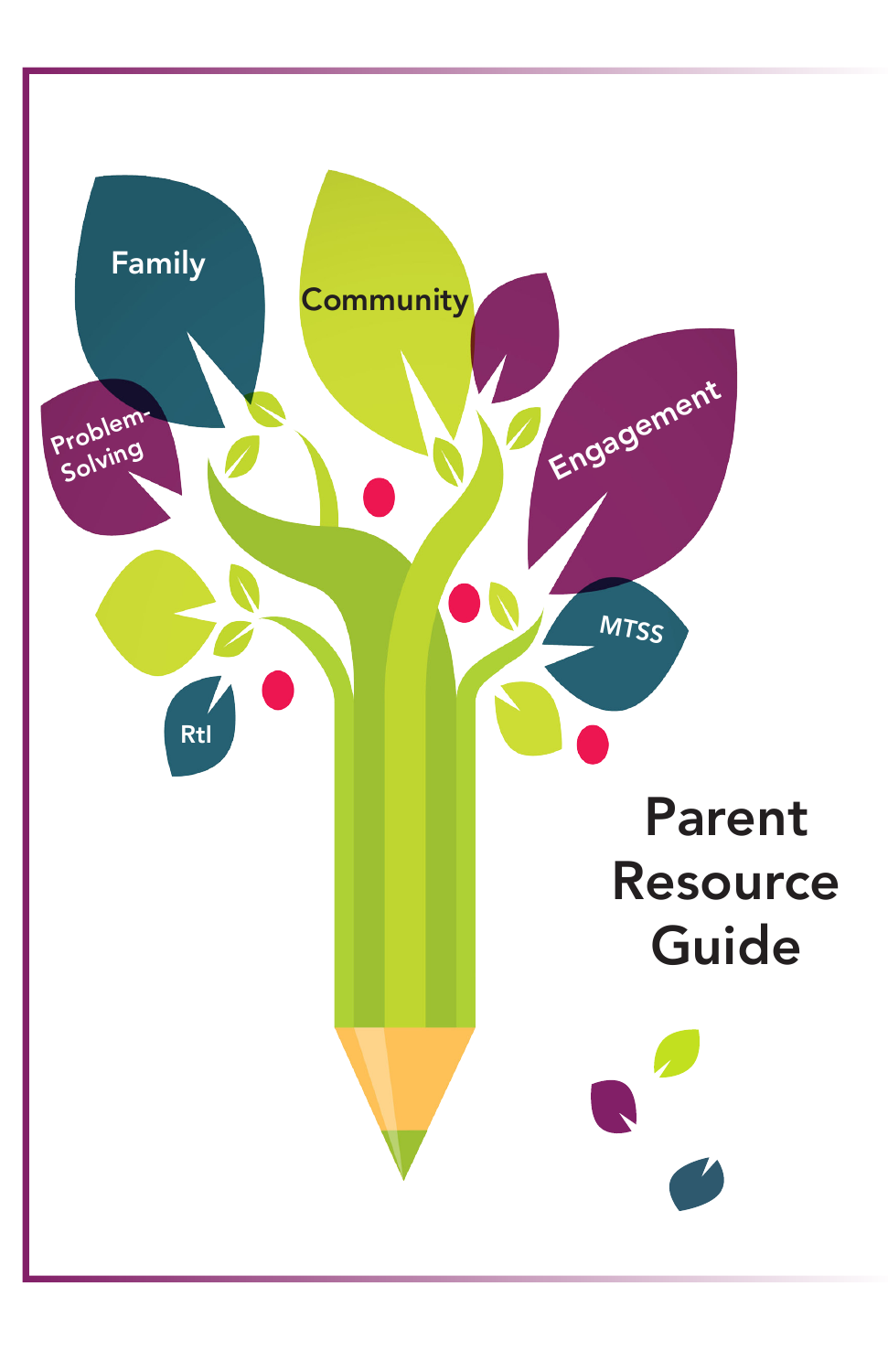

## Multi-tiered System of Supports (MTSS): Engaging Families in Education

http://www.florida-rti.org/index.htm

#### Meaningful

family engagement is important for student success, and is required by both the Elementary and Secondary Education Act (ESEA) and the Individuals with Disabilities Education Act (IDEA). It is vital that parents are engaged as team members.

At regular intervals, families and educators should engage in discussions regarding how students respond. Parents should be actively engaged in all steps of the problem-solving process, and, particularly, engaged in all decisions regarding adjustments to interventions and related changes to a student's curriculum.

Schools have a responsibility to facilitate parent understanding and engagement in problem-solving efforts. Parental resources are key components for effective problemsolving within a school.

> This video for parents introduces the use of problemsolving and how it may affect their child in the context of school-wide implementation of a multi-tiered system of supports, often still referred to

as Response to Intervention (RtI). [http://www.florida-rti.org/](http://www.florida-rti.org/parentResources/videos.htm) [parentResources/videos.htm](http://www.florida-rti.org/parentResources/videos.htm)

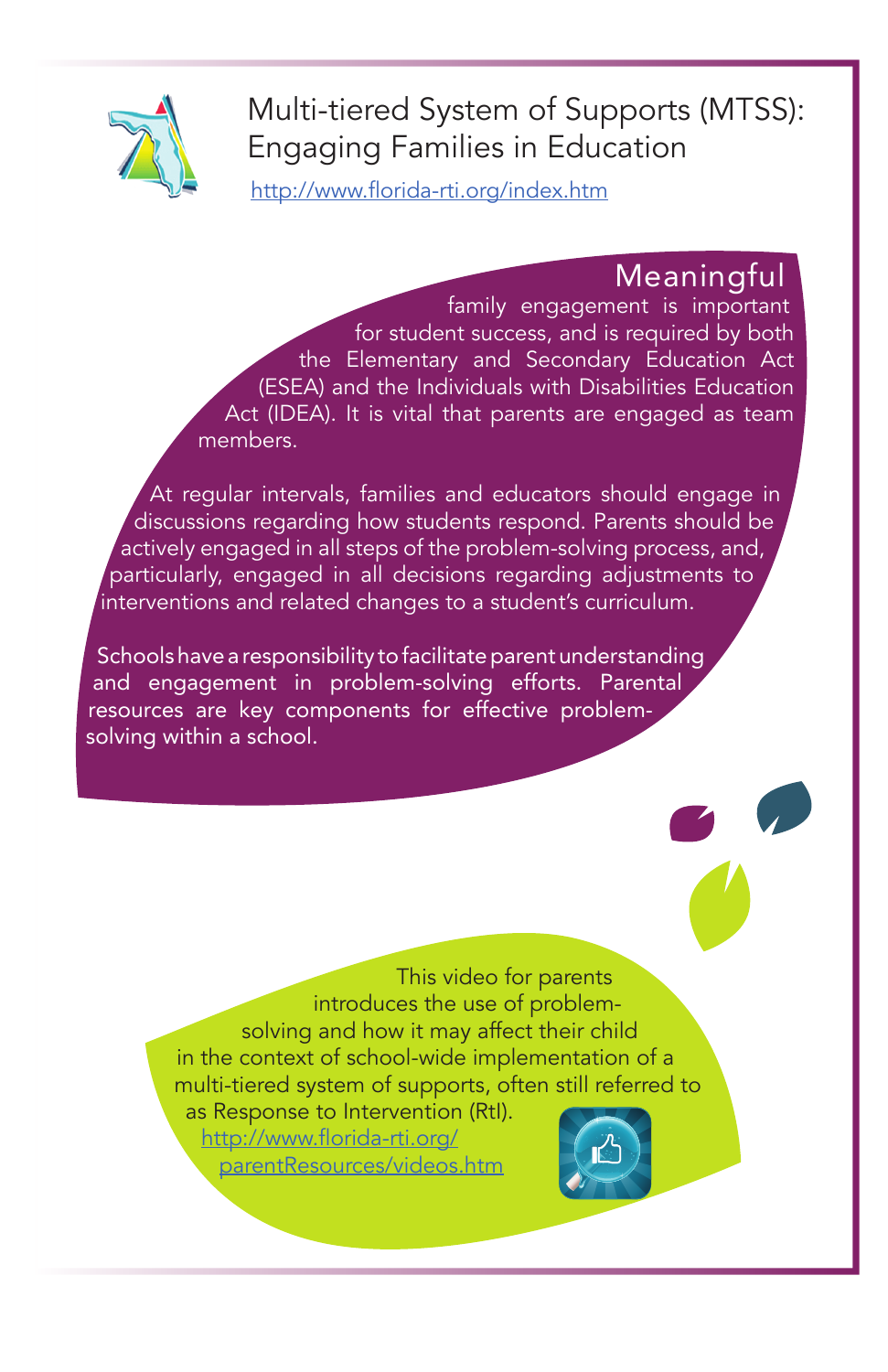#### Additional Resources:

For information on how data are used in an MTSS, see this informational brochure:

English:

http://www.florida-rti.org/\_docs/MTSS\_Family\_Brochure-English.pdf Spanish:

http://www.florida-rti.org/\_docs/MTSS\_Family\_Brochure-Spanish.pdf Creole:

http://www.florida-rti.org/parentResources/RTLHC%20haitiancreole.pdf

A PowerPoint presentation providing an overview of using RtI data within an MTSS, presented to family- and community-member audiences to increase the awareness and understanding of an MTSS.

http://www.florida-rti.org/\_docs/PresentationParentAudiences-MTSS.12.21.11.ppt

A PowerPoint presentation designed to increase educators' knowledge and understanding of how to engage families as planning/problemsolving team members within an MTSS.

http://www.florida-rti.org/\_docs/ParentEngagementEducatorAudiences-MTSS.12.21.11.ppt

A website providing parents with information about the standardized, statewide assessments, and the Florida Department of Education. http://www.floridapathtosuccess.org

An informational resource "Increasing Engagement with Mobile Technology" offers supports in the areas of academic, psychological, and social engagement. Providing apps that are specifically designed to help build their child's levels of academic, social, and psychological engagement.

http://www.florida-rti.org/\_docs/AppsforEngagementAllGradesHandout .pdf

Schools are now using a problem-solving process to organize and provide academic and/or behavioral supports to all students. RtI refers to the fourth step of the problem-solving process. During this fourth step, teams use data to determine how the student is "responding" to the intervention. To review the real **"**truths**"** behind common myths of RtI and MTSS, visit the following link:

http://www.florida-rti.org/parentResources/myths/index.htm.